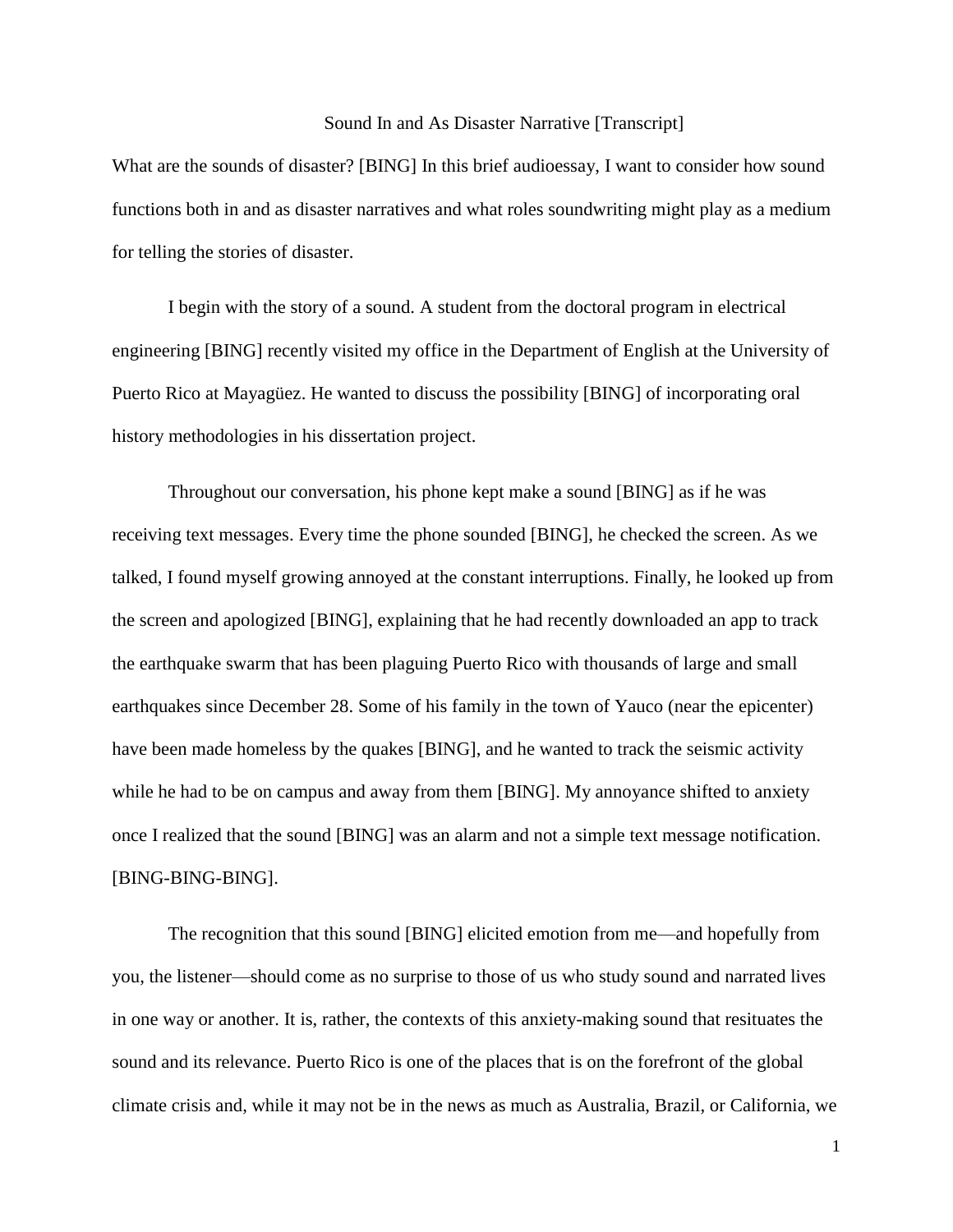have much to learn about the climate crisis, climate justice, disaster and the aftermaths of disaster, and the communal trauma of disaster from the life stories emergent from this Caribbean archipelago, one that has an extremely fraught relationship with the United States. My question in this presentation is: how might sound facilitate the objectives of storytelling and narrative transactions in the Anthropocene era, a time in which engagement with these narratives of disaster may play a role in subverting climate catastrophe or at the very least help those who are on the verge of experiencing their own disasters?

I am currently leading a large-scale public humanities project, "Mi Maria: Puerto Rico after the Hurricane." This project uses oral history and other biographical methodologies contextualized in critical disaster studies and environmental humanities—to study the impact that Hurricane María [INSERT HURRICANE NOISE] and its ongoing aftermaths have had on the people of Puerto Rico. The most easily recognizable facet of soundwriting—or perhaps sound composing is a more appropriate term here—are the hundreds of hours of recordings that we have collected from survivors. [INSERT Rosa Ivelisse Bennazar Alcover CLIP HERE].

"After the hurricane, when I got to meet with my students, they would tell me, "Teacher, I lost my house. Teacher, we have no food." – Rosa Ivelisse Bennazar Alcover, Ponce [Natalia Torres Negron].

And, while we can easily recognize the very necessary role of sound in gathering oral history recordings, perhaps less apparent is the function of sound in narrative transactions. The invitation to speak and be listened to in the aftermaths of natural disasters—and the very humanmade disasters of failed governmental relief efforts—has the potential to resituate narrators from a disempowered, silenced mass to individuals who are heard and, in this case, the listener becomes witness to testimonio, a functionality that is amplified through different forms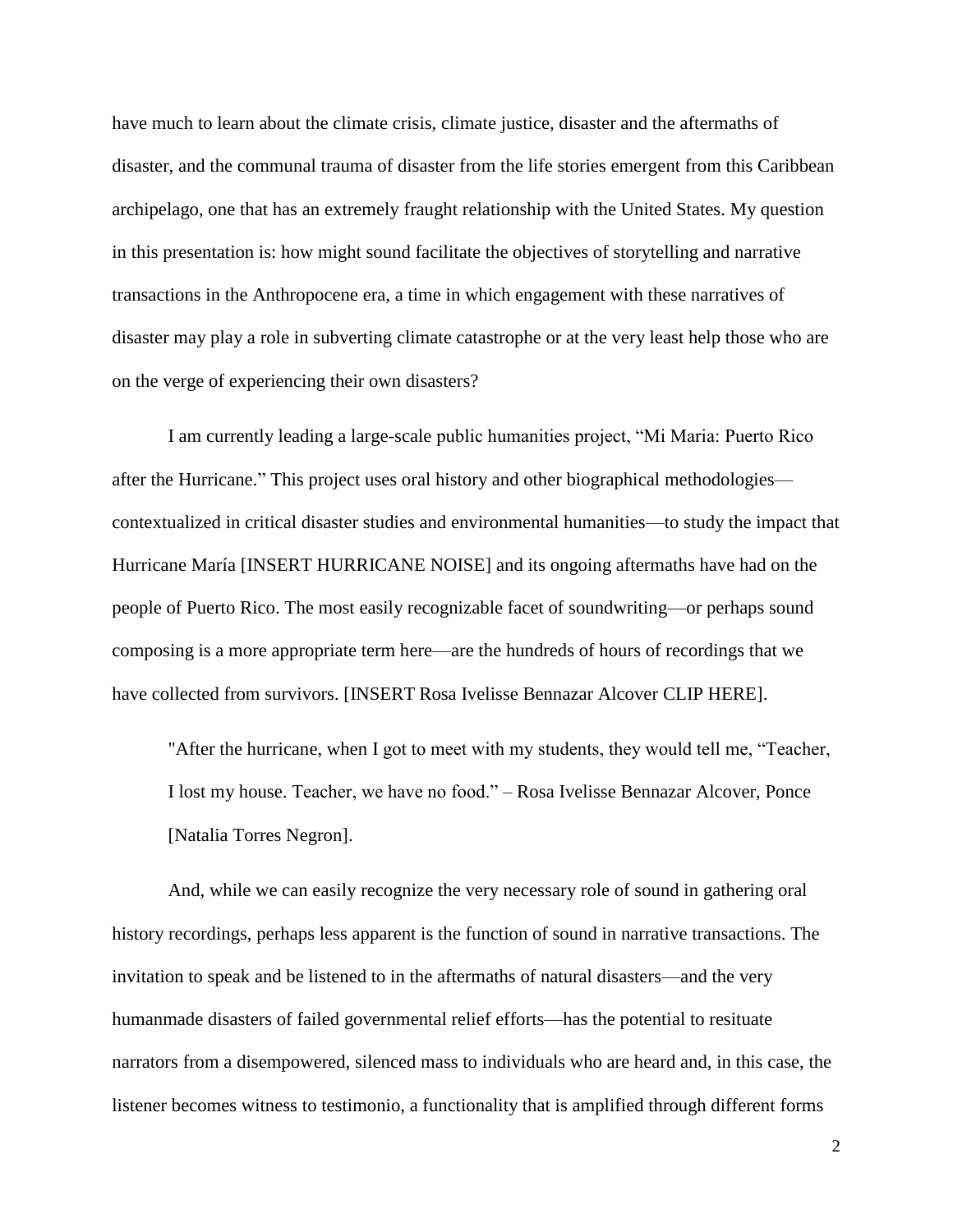of dissemination, including archiving, public exhibition, and other forms of digital and traditional publication. [INSERT Félix Serrano Villegas CLIP HERE].

Since the hurricane, I've been able to see that there is an incredible emotional need. It's up to us as individuals to try to fulfill this emotional need by listening. – Félix Serrano Villegas, San Juan

Even less obvious, though, are the sounds that are interwoven into the background of the interviews. For example, the first interview that I conducted was with a woman who had survived the hurricane by floating on a torn air mattress for over sixteen hours. She believes that her rescuers arrived approximately twenty minutes before she would have drowned. In the recordings of our interviews, listeners can hear in the background first a birthday party and then a dance party. The music *almost* drowns out our conversation. [INSERT CLIP]. We could have met in my office and had a quiet space in which to talk, but both of us were afraid of that silence, it would be too quiet to discuss what we had survived.

This is not to say that aftermaths are silent, only that we could not bear the silence as we discussed tragedy. We recognize that no matter how long the power is out, though, there is still noise. And soundwriting is a means of conveying the sounds of disaster. If I tell you that I was without electricity in my home for ninety-six days, you will conjure one image of that experience in your mind. But if you hear the constant roar of the generators coming to life at suppertime [INSERT GENERATOR SOUNDS AND KEEP IT THROUGHOUT THIS SENTENCE], you will have an entirely different understanding of life off the electric grid. If you hear the first ring of the phone after weeks of no telecommunications [INSERT CELL PHONE RING] you will understand differently what it is to be without the ability to communicate with the outside world,

3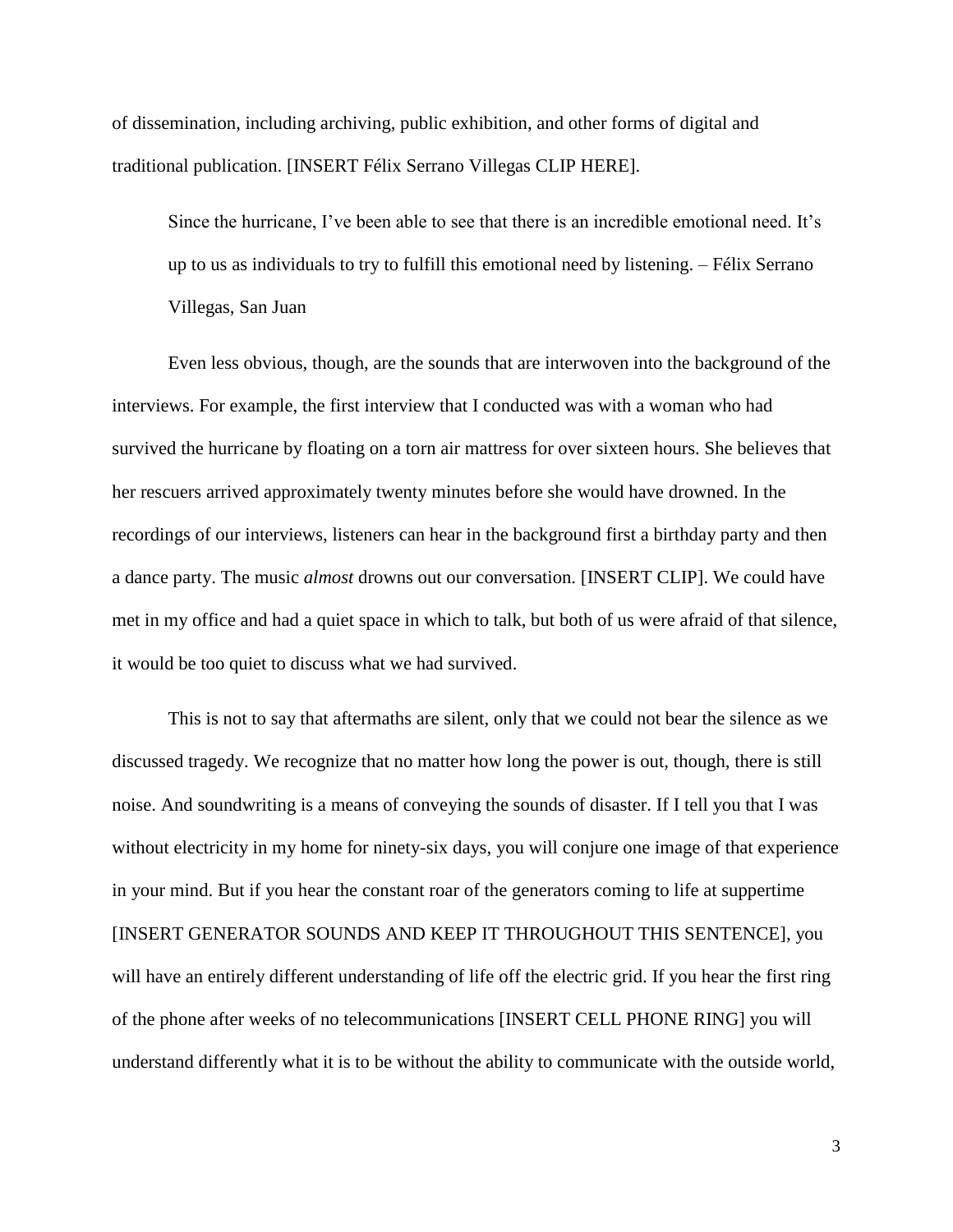unable to ask for help. And, in order to understand how unstable the network was for months afterwards, you would have to hear th… [SILENCE].

Sound helps us engage with the lived experiences of others, always an important task, but ever more so at a time in which understanding on some level the experiences of disaster and its aftermaths holds the potential to incite action in listeners who function first as witnesses and then (hopefully) as agents for change with the potential to act both directly through intervention on behalf of those in immediate jeopardy from climatological catastrophe and climate injustices and then indirectly in activities that may mitigate our impending climate emergency.

Failure to respond with compassion and action to the post-hurricane humanitarian crisis of Puerto Rico was one of the reasons why the population on-island and in the diaspora turned out en mass this past summer to call for the resignation of the governor, Ricky Rossello. One of the most salient moments of the #rickyrenuncia movement for me was the cacerolazo, a form of protest in which people bang pots and pans with spoons creating a ruckus that drowns out all other sounds. [INSERT CACEROLAZO THAT BUILDS IN VOLUME FOR A FEW SECONDS]. The cacerolazo—an act of pure sound—functioned as the mass-voicing of a silenced population and hundreds of thousands of protesters understood that sound as a means of undermining their public erasure.

Sound in and as disaster narratives has the potential to convey elusive emotional burdens that can be too complex or nuanced to convey in other modes [BING]. It also has the power to enact narrative transactions that have urgent purposes in the immediate and long-range aftermaths as witnesses first receive testimonios and are then moved to act. Sound also functions as a means of making visible the invisible, as in the cacerolazo and its role in ousting a corrupt governor [SHORT CACEROLAZO]. Sound also, however, has the potential to unify us in times

4